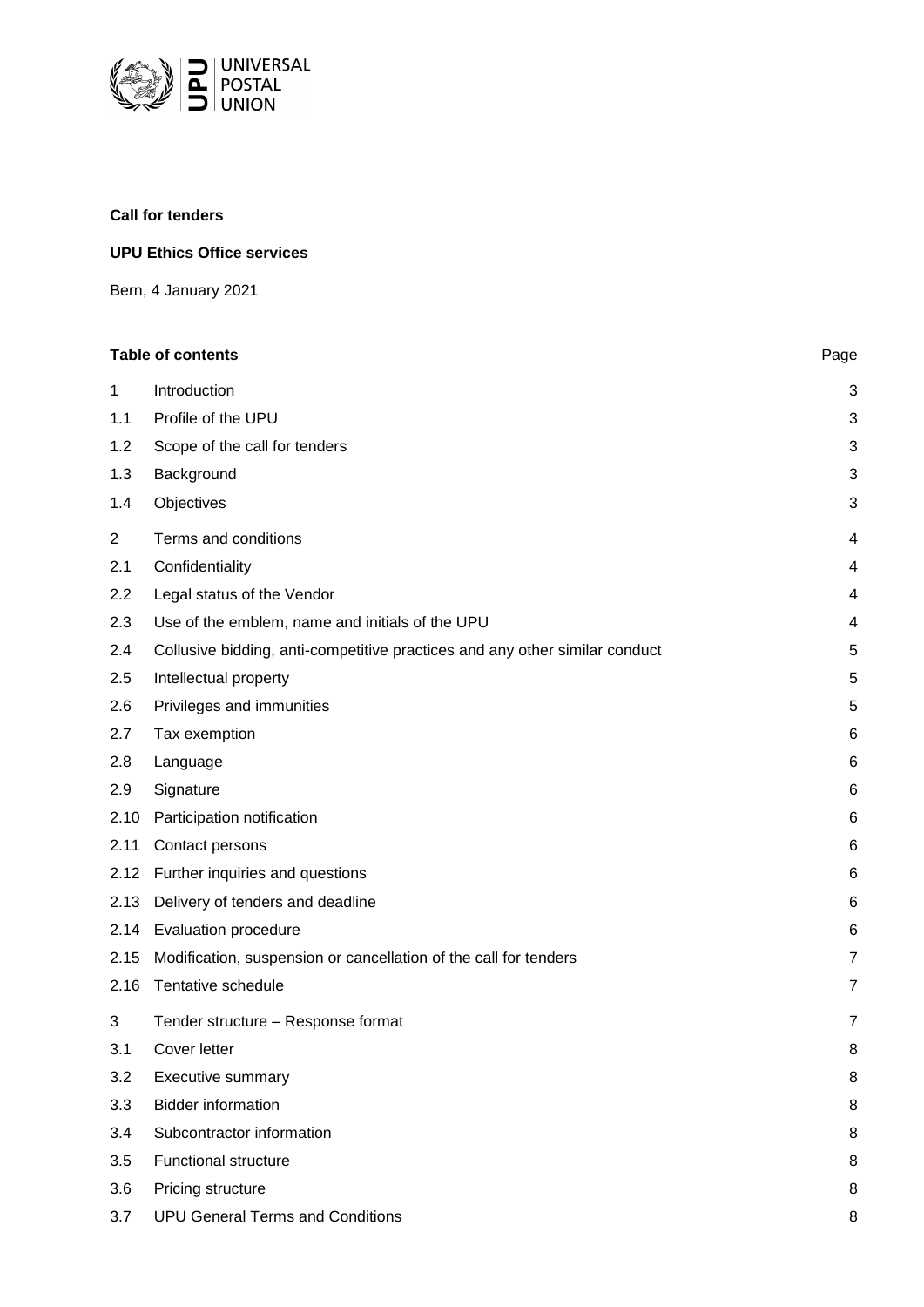| 3.8 | Delivery and payment schedule            | 8 |
|-----|------------------------------------------|---|
| 4   | Service requirements                     | 9 |
| 4.1 | Mandate                                  | 9 |
| 4.2 | Access to the Ethics Office              | 9 |
| 4.3 | Duty to cooperate with the Ethics Office | 9 |
| 4.4 | Duration of services                     | 9 |
| 4.5 | Reporting                                | 9 |
| 4.6 | Additional information                   | 9 |
|     |                                          |   |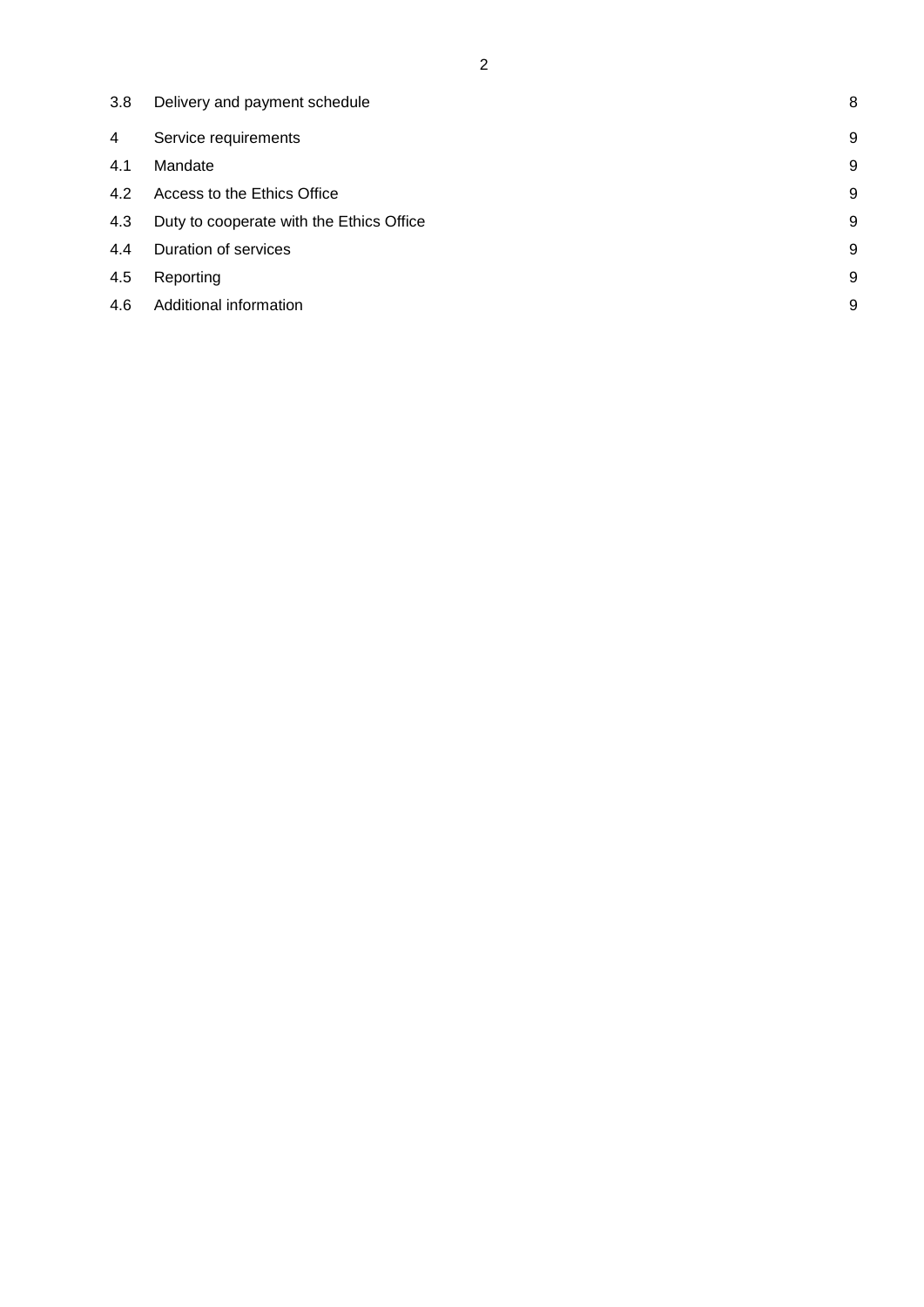### <span id="page-2-0"></span>**1 Introduction**

# <span id="page-2-1"></span>*1.1 Profile of the UPU*

The Universal Postal Union (UPU) was founded in 1874 in Berne, Switzerland, with the main goals of establishing a single postal territory for the reciprocal exchange of letter-post items and adopting common principles for the international postal service in a non-discriminatory manner. Currently comprising 192 member countries, the UPU became a specialized agency of the United Nations in 1948.

The main mission of the UPU is to stimulate the lasting development of efficient and accessible universal postal services of quality, in order to facilitate communication between the inhabitants of the world. It does this by guaranteeing the free circulation of items over a single postal territory composed of interconnected networks, encouraging the adoption of fair common standards and the use of technology, ensuring cooperation and interaction among stakeholders, promoting effective technical cooperation, and ensuring the satisfaction of customers' changing needs. The UPU is thus expected to play a major role in the continued revitalization of postal services.

Furthermore, the UPU facilitates the development of worldwide postal services by providing an information and communication technology framework that allows the designated operators<sup>1</sup> of UPU member countries to concentrate on the delivery of postal services to their customers. In this context, the UPU provides a global network with value-added services, as well as computerized applications for the management of international mail and international postal money orders.

# <span id="page-2-2"></span>*1.2 Scope of the call for tenders*

This call for tenders concerns the provision of ethics-related services to the UPU for a period of four years, from 2021 to 2024.

#### <span id="page-2-3"></span>*1.3 Background*

In resolution A/RES/60/1 of 24 October 2005, the United Nations General Assembly asked the Secretary General to prepare a code of ethics and create an Ethics Office.

Following a recommendation formulated in the Report of the United Nations Joint Inspection Unit for 2008, the UPU Council of Administration created an Ethics Office in 2009, by adding this function to an existing post within the UPU International Bureau.

In line with a subsequent recommendation issued by the Joint Inspection Unit, the Council of Administration decided in 2011 to outsource the Ethics Office function to another institution within the UN system.

In 2014, the Council of Administration instructed the Director General of the UPU International Bureau to select a professional partner to deliver the services of the Ethics Office in accordance with UPU procurement rules.

#### <span id="page-2-4"></span>*1.4 Objectives*

The UPU seeks an independent consultancy firm to provide ethics-related services for a period of four years, from 2021 to 2024.

Essentially, the role of the UPU Ethics Office is to support the Director General in ensuring that UPU staff act in accordance with their missions and perform their duties in compliance with the highest standards of competence and integrity, as set out in the United Nations Charter, by establishing a culture of ethics, transparency and accountability within the UPU International Bureau.

<sup>1</sup> In accordance with article 1bis.1.7 of the Constitution of the UPU, a designated operator is any governmental or nongovernmental entity officially designated by the member country to operate postal services and to fulfil the related obligations arising out of the Acts of the Union on its territory.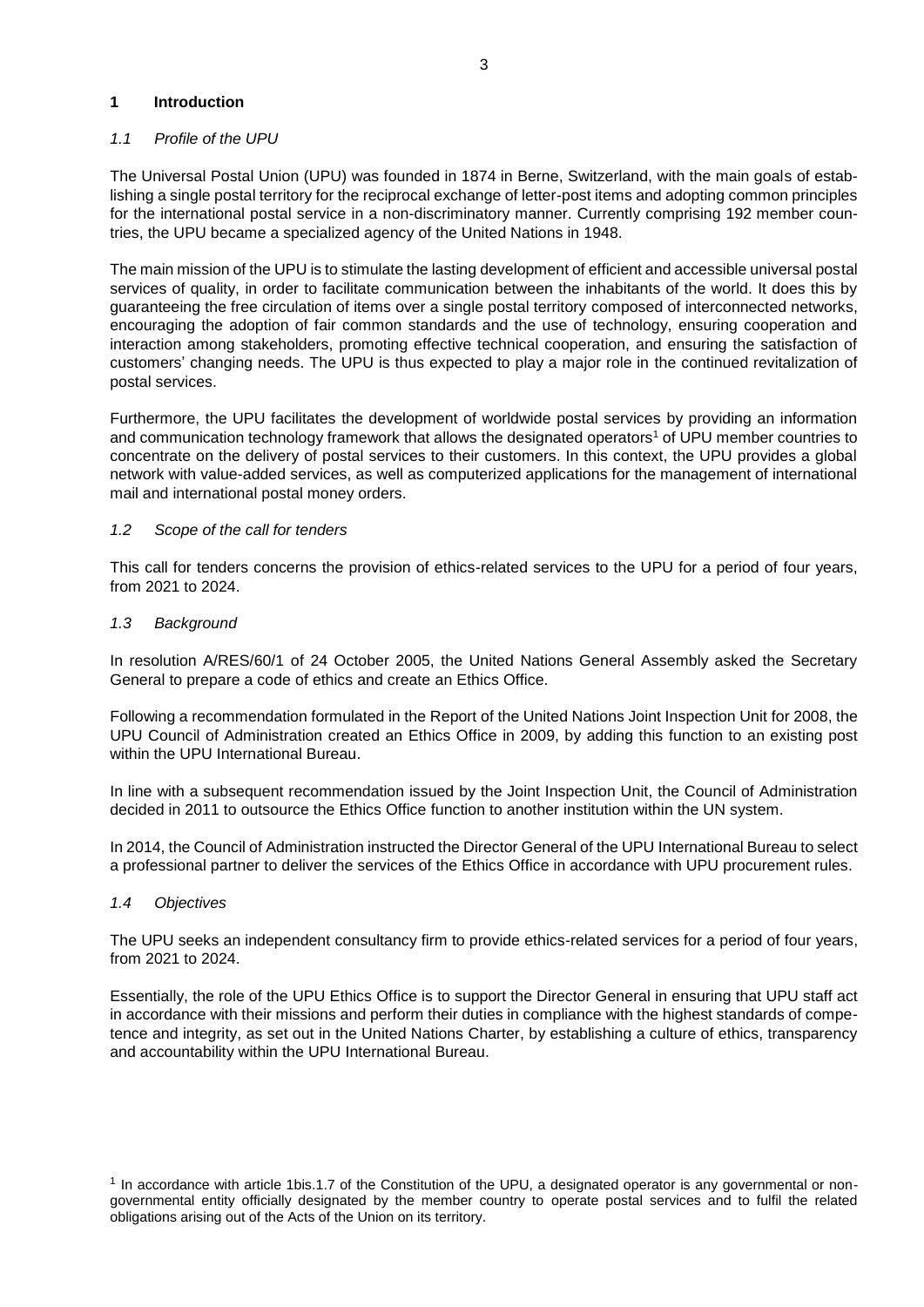# <span id="page-3-0"></span>**2 Terms and conditions**

Unless otherwise indicated in this call for tenders, the term "Bidder" shall refer to any person, company or legal entity submitting a response to this call for tenders. The term "Vendor" shall refer to any selected bidder.

# <span id="page-3-1"></span>*2.1 Confidentiality*

Bidders shall treat in strict confidence all information contained in this call for tenders and its attached documents that is not already publicly known or generally accessible, particularly any documentation marked as confidential and distributed by the UPU to Bidders as additional confidential tender documentation. Bidders shall prevent the disclosure or distribution of all such information to third parties and other entities and persons not expressly authorized herein. In case of doubt, these confidentiality provisions shall nevertheless be observed. All Bidders are obliged to observe these confidentiality provisions before, during and after the tender process. These provisions shall not affect the legal obligations of the UPU and Bidders to disclose information.

Bidders shall not use such information for any purposes other than those associated with this call for tenders. This call for tenders and all attached documents may be distributed or made available only to persons directly involved in the tender process on behalf of Bidders. If external agents or subcontractors are involved in the preparation of the tender documents, this must be indicated and their names provided in the participation notification (see section 2.10).

Bidders assume full responsibility for the compliance of their agents, consultants, employees and subcontractors, as well as any third parties involved on their behalf in this tender process, with these rules of confidentiality and shall be liable for any damages resulting from misconduct or unauthorized disclosure.

If a Bidder violates the confidentiality provisions contained herein, it shall be liable to pay a penalty to the UPU unless it can prove that no fault is attributable to it. This penalty shall not exceed 50,000 CHF per infringement. Payment of any such penalties shall not release Bidders from their obligation to observe these confidentiality requirements.

Bidders wishing to respond to this call for tenders must contact the person(s) specified in section 2.11 below and may, if necessary, request additional information from the UPU in relation to this call for tenders.

Without prejudice to the confidentiality provisions set out above, Bidders agree that the receipt of any such information may be subject to the prior signature of a non-disclosure agreement between the Bidder and the UPU, under conditions to be determined and communicated by the latter.

#### <span id="page-3-2"></span>*2.2 Legal status of the Vendor*

The Vendor shall be regarded as having, in law, the legal status of independent contractor. The Vendor and its agents, consultants, employees and subcontractors (as authorized by the UPU) shall in no way be regarded as employees of the UPU. Such agents, consultants, employees and subcontractors of the Vendor shall not be entitled to any employment benefits from the UPU. The Vendor shall be solely responsible for due payment of all compensation owed to such agents, consultants, employees and subcontractors, including payment of any employment taxes, benefits, compensation and insurance. The Vendor represents and warrants that it will comply with all laws, rules and regulations required by the relevant authorities, including the appropriate withholding, reporting and payment of all necessary taxes.

The Vendor shall be liable for all work performed, including any acts or omissions, by its agents, consultants, employees and subcontractors.

The Vendor shall not assign, sublicense, subcontract, pledge or otherwise transfer or dispose of its tender, or any of the rights and obligations contained therein, without the prior written consent of the UPU.

# <span id="page-3-3"></span>*2.3 Use of the emblem, name and initials of the UPU*

Bidders shall not advertise or otherwise make public the fact that they intend to provide, are providing or have provided services to the UPU, or use the emblem, name or initials of the UPU in connection with their business for purposes of commercial advantage or goodwill, without prior and explicit permission from the UPU. Bidders shall take all reasonable measures to ensure compliance with this provision by their agents, consultants, employees and subcontractors.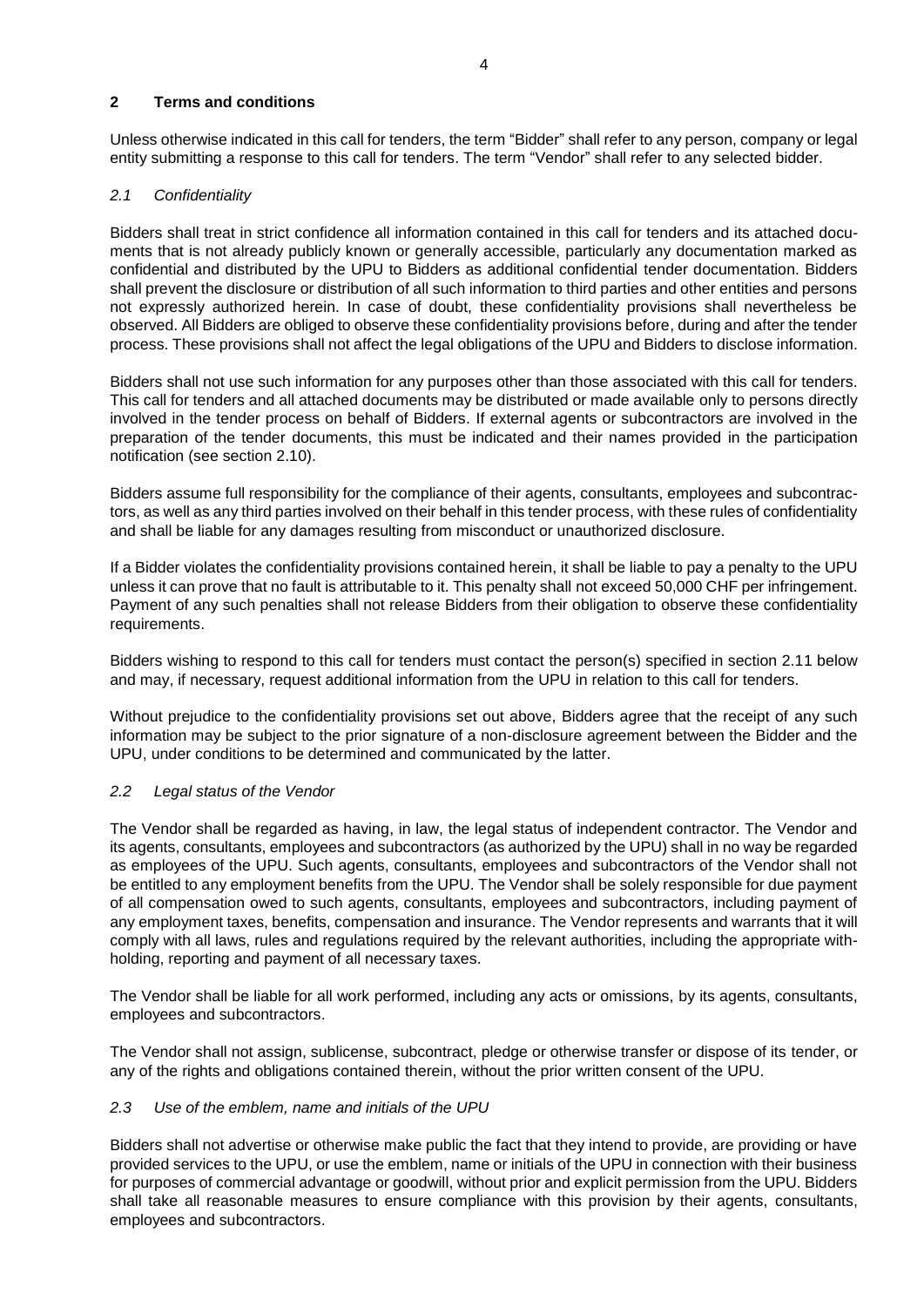#### <span id="page-4-0"></span>*2.4 Collusive bidding, anti-competitive practices and any other similar conduct*

Without prejudice to the provisions in sections 3 and 4 below, Bidders (including their agents, consultants, employees and subcontractors) shall not engage in any collusive bidding, anti-competitive practices or any other similar conduct in relation to:

- the preparation and submission of tenders;
- the clarification of tenders;
- the conduct and content of any negotiations, including final contract negotiations.

For the purposes of this call for tenders, collusive bidding, anti-competitive practices and any other similar conduct may include the disclosure to, or exchange or clarification with, any other Bidder of information (in any form), whether or not such information is confidential to the UPU or to any other Bidder, in order to alter the results of the call for tenders in such a way that would lead to an outcome other than that which would have been obtained through a competitive process. In addition to any other remedies available to it, the UPU may, at its sole discretion, immediately reject any tender submitted by a Bidder that, in the UPU's opinion, has engaged in any collusive bidding, anti-competitive practices or any other similar conduct with any other Bidder in relation to the preparation or submission of tenders, whether with respect to this call for tenders or other procurement processes conducted by the UPU.

#### <span id="page-4-1"></span>*2.5 Intellectual property*

This call for tenders and all its attached documents, including any content, forms, statements, concepts, projects and procedures explicitly or implicitly forming part of the call for tenders, constitute the exclusive intellectual property of the UPU. This call for tenders is communicated to the various Bidders with the sole purpose of assisting them in the preparation of their respective tenders. Any hard copies of this call for tenders shall be destroyed or returned to the UPU by unsuccessful Bidders at the request of the UPU.

#### <span id="page-4-2"></span>*2.6 Privileges and immunities*

Nothing in or relating to this call for tenders, the activities described herein or any potential agreements related thereto shall be deemed as a waiver, expressed or implied, of any of the privileges, immunities and facilities that the UPU enjoys as a specialized agency of the United Nations system, pursuant to the Swiss Host State Act and the Agreement on Privileges and Immunities of the United Nations (on Swiss territory), the Convention on the Privileges and Immunities of the Specialized Agencies (outside Switzerland), and any other conventions and laws recognizing and/or granting such privileges, immunities and facilities to the UPU and its officials (such as the International Organizations Immunities Act in the case of the United States of America).

Accordingly, the Vendor shall expressly acknowledge and agree that the property and assets of the UPU, including any archives, data, documents and funds belonging to the UPU or held by it (including, without limitation, the data/hosting environments and servers pertaining to or associated with the provision of the services, as well as any data or documents in any form belonging to or held by the UPU on behalf of UPU member countries and their designated operators), are inviolable and shall be immune from search, requisition, confiscation, expropriation and any other form of interference, whether through executive, administrative, judicial or legislative action. The Vendor shall immediately contact the UPU in the event of any attempt to violate or any violation of the UPU's privileges and immunities, and shall take all reasonable measures to prevent such a violation.

In the light of the UPU's status as a specialized agency of the United Nations (and without prejudice to the observance, by the UPU, of any sanctions established by the United Nations Security Council), Bidders shall expressly certify their legal and operational willingness and ability to provide the services on a nondiscriminatory basis for the benefit of all eligible entities established and/or situated in the territory of any UPU member country, irrespective of the existence of diplomatic relations between a Bidder's country of incorporation and/or operation and any UPU member country (including its designated operators).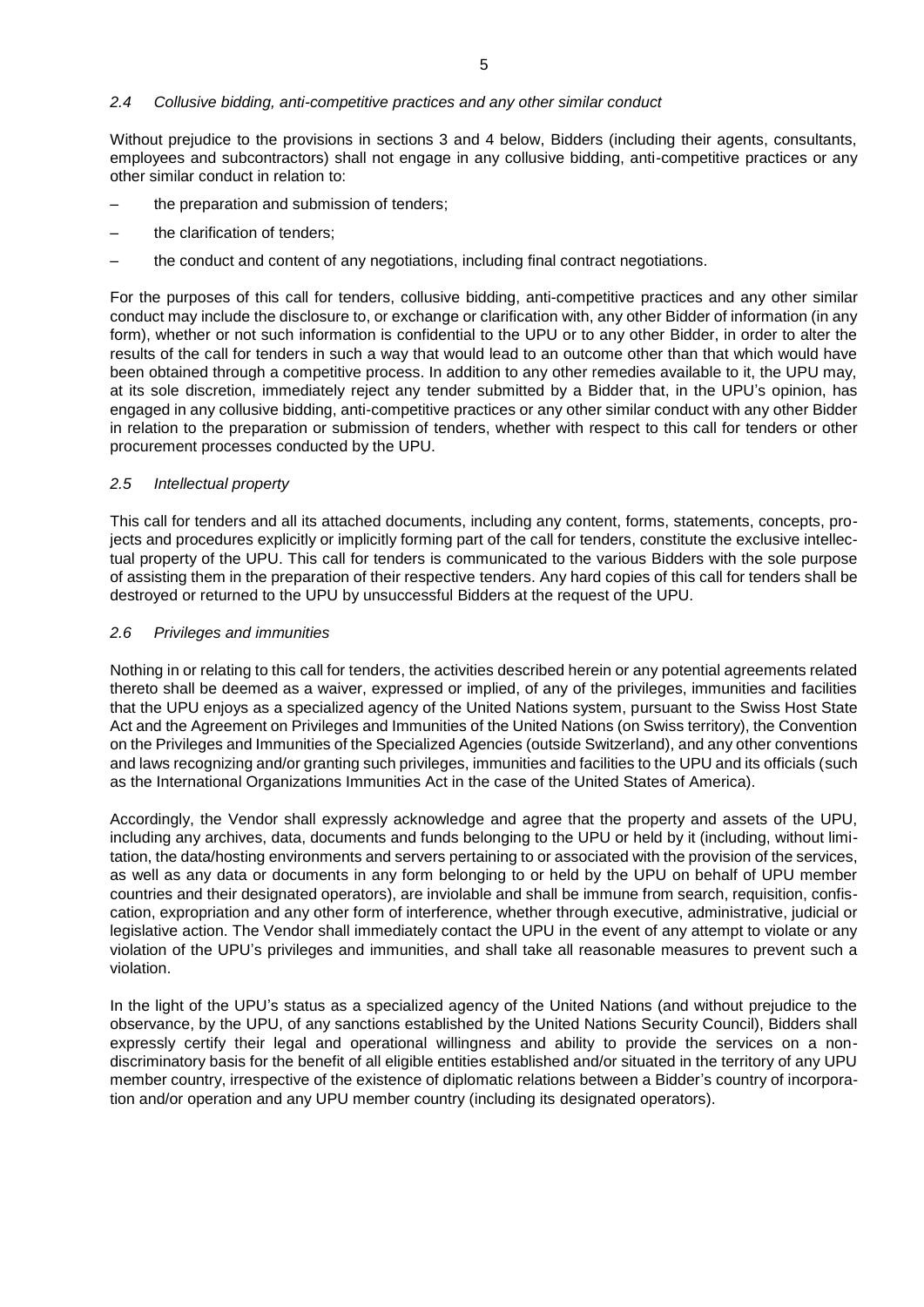### <span id="page-5-0"></span>*2.7 Tax exemption*

Pursuant to article III, section 9, of the Convention on the Privileges and Immunities of the Specialized Agencies, the UPU is exempt from all direct taxes and from customs restrictions, duties and charges of a similar nature in respect of articles imported or exported for its official use.

Furthermore, as an intergovernmental organization and a specialized agency of the United Nations, the UPU is exempt from value-added tax (VAT) in Switzerland (OLTVA, article 22; *Instructions 2001 sur la TVA*, articles 574, 816 and others), as well as in other countries. Therefore, all prices shall be indicated in "net" form, without VAT or similar taxes.

### <span id="page-5-1"></span>*2.8 Language*

Bidders must submit all tender documents entirely in English or French.

# <span id="page-5-2"></span>*2.9 Signature*

Tender documents shall be signed by a representative (or representatives) duly designated and authorized to act on the Bidder's behalf and with the authority to legally bind the Bidder and accept the terms and conditions of this call for tenders.

# <span id="page-5-3"></span>*2.10 Participation notification*

Upon receipt of this call for tenders, Bidders shall send confirmation of participation to the contact person(s) listed in section 2.11 below.

# <span id="page-5-4"></span>*2.11 Contact persons*

Secretary of the Tenders and Procurements Committee

Tel: +41 31 350 35 02 E-mail: [caa@upu.int](mailto:caa@upu.int)

#### <span id="page-5-5"></span>*2.12 Further inquiries and questions*

Bidders must send any questions regarding the content of this call for tenders or any requests for clarification in writing to the contact person(s) listed in section 2.11 above by 22 January 2021.

Answers to questions submitted by Bidders, as well as additional information and updates relevant to this call for tenders, shall be published on the UPU website at [www.upu.int/en/Universal-Postal-Union/Procurement.](http://www.upu.int/en/Universal-Postal-Union/Procurement)

#### <span id="page-5-6"></span>*2.13 Delivery of tenders and deadline*

On an exceptional basis, in view of the current situation relating to the ongoing COVID-19 pandemic, all tenders must be submitted to the UPU by e-mail **ONLY** at [RFP-2021-01@upu.int,](mailto:RFP-2021-01@upu.int) with "RFP-2021-01-DIRCAB – Ethics Office services" as the subject line.

The deadline for the submission of tenders is 15 February 2021 at 16.00 CET (UTC+1).

The UPU shall not take into consideration any tenders received after this date and time. Furthermore, the UPU shall not accept any tenders sent to any e-mail address other than that specified above or sent by any other means.

There shall be no charge to the UPU for the preparation and submission of tender documents by Bidders.

# <span id="page-5-7"></span>*2.14 Evaluation procedure*

The objective of the UPU's evaluation process is to ensure the selection of a qualified, reliable and experienced Vendor capable of providing specialized consultancy services and fulfilling the objectives set out in section 1.4 above.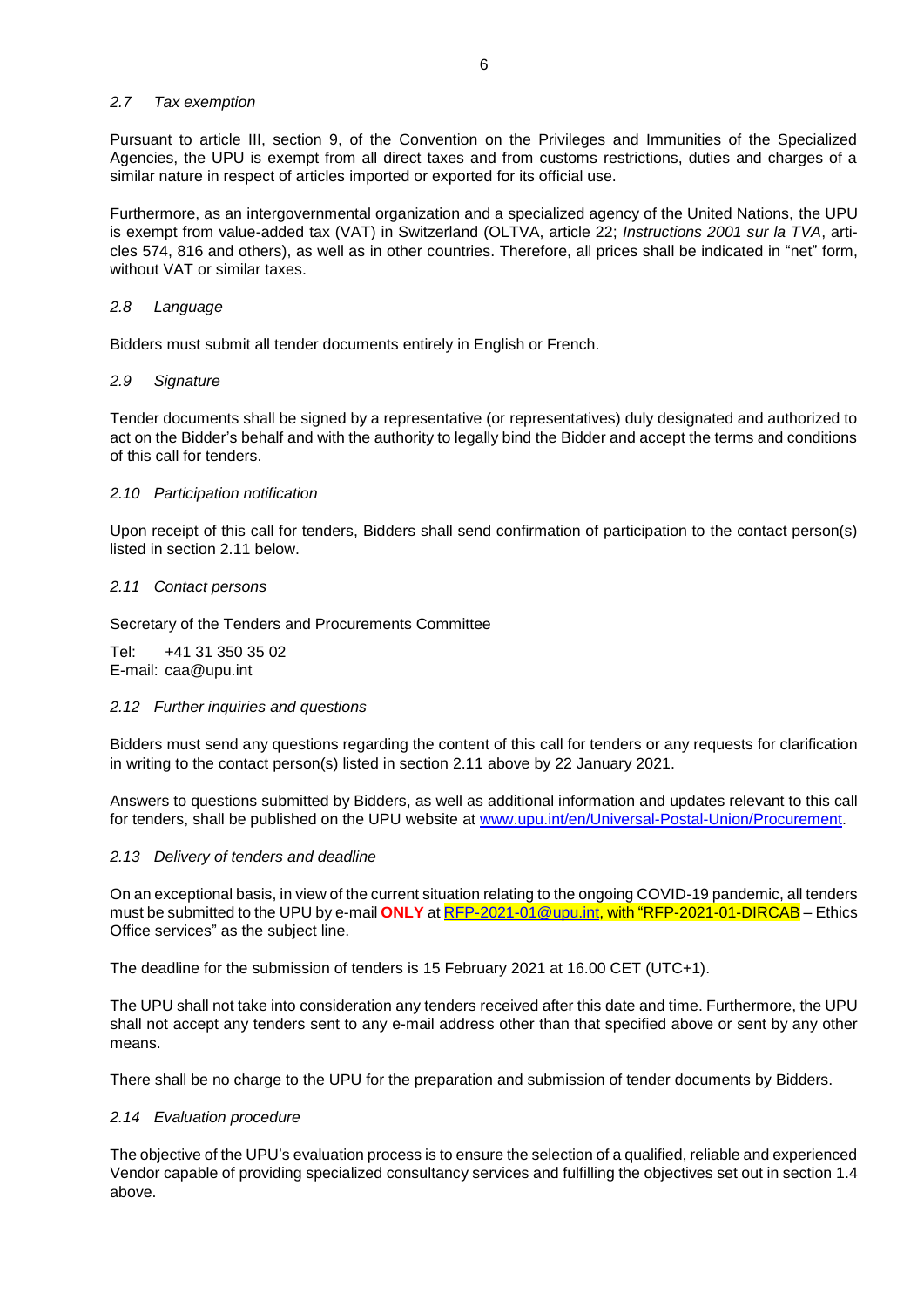The UPU shall conduct its evaluation procedure, at its sole discretion, with a view to determining as objectively as possible the tender that best meets its specific requirements, based on its assessment of the tenders received in relation to the requirements defined herein.

The prescribed structure of tenders, as set out in sections 3 and 4 below, is mandatory for all Bidders. The UPU shall not take into consideration any tenders that do not fulfil the aforementioned mandatory criteria.

Tenders received by the UPU must address all aspects of this call for tenders, and Bidders must identify any aspects where they envisage modifications being necessary or consider elements to be missing.

Tenders shall be evaluated on the basis of the following criteria, in descending order of importance:

- i Quality of the tender (according to the specifications herein);
- ii Knowledge and experience of the Bidder and its team and/or consultant(s), as applicable to the subject matter;
- iii Price.

The deliberations of the UPU Tenders and Procurements Committee (TPC) are strictly confidential. The TPC shall submit a report on its evaluation of the tenders received to the Director General of the UPU International Bureau, together with its final recommendation, for his assessment and authorization.

/ Bidders shall accept the UPU General Terms and Conditions for the Provision of Services (Annex 1). The final terms of any resulting contract shall be defined by the UPU and accepted by the Vendor. Contract negotiations shall commence only after the final selection of a Vendor by the UPU. Bidders will be informed immediately after the UPU has made its final selection.

The UPU is not bound to accept the lowest tender and reserves the right to accept all or part of a tender. In awarding the contract, account will be taken of both the overall costs of the work and of the nature and quality of the services to be provided. The UPU reserves the right to negotiate prices and terms and conditions of contract after receipt of tenders.

# <span id="page-6-0"></span>*2.15 Modification, suspension or cancellation of the call for tenders*

The UPU reserves the right, at its sole discretion and at any time before the conclusion of the tender process (i.e. at any time prior to the signature of the relevant contract with the Vendor), to modify, suspend or cancel all or part of this call for tenders.

#### <span id="page-6-1"></span>*2.16 Tentative schedule*

| Publication of call for tenders               | 4 January 2021                        |  |
|-----------------------------------------------|---------------------------------------|--|
| Deadline for submission of tenders to the UPU | 15 February 2021 at 16.00 CET (UTC+1) |  |
| Estimated start of engagement                 | April 2021                            |  |

# <span id="page-6-2"></span>**3 Tender structure – Response format**

All information provided by Bidders must be fully compliant with the terms and conditions set out in section 2 above.

Moreover, the requirements stipulated in this call for tenders must be addressed in their entirety, according to the structure defined below and following the sequence and numbering provided in this section. The UPU shall evaluate all Bidder responses in accordance with the structure defined herein.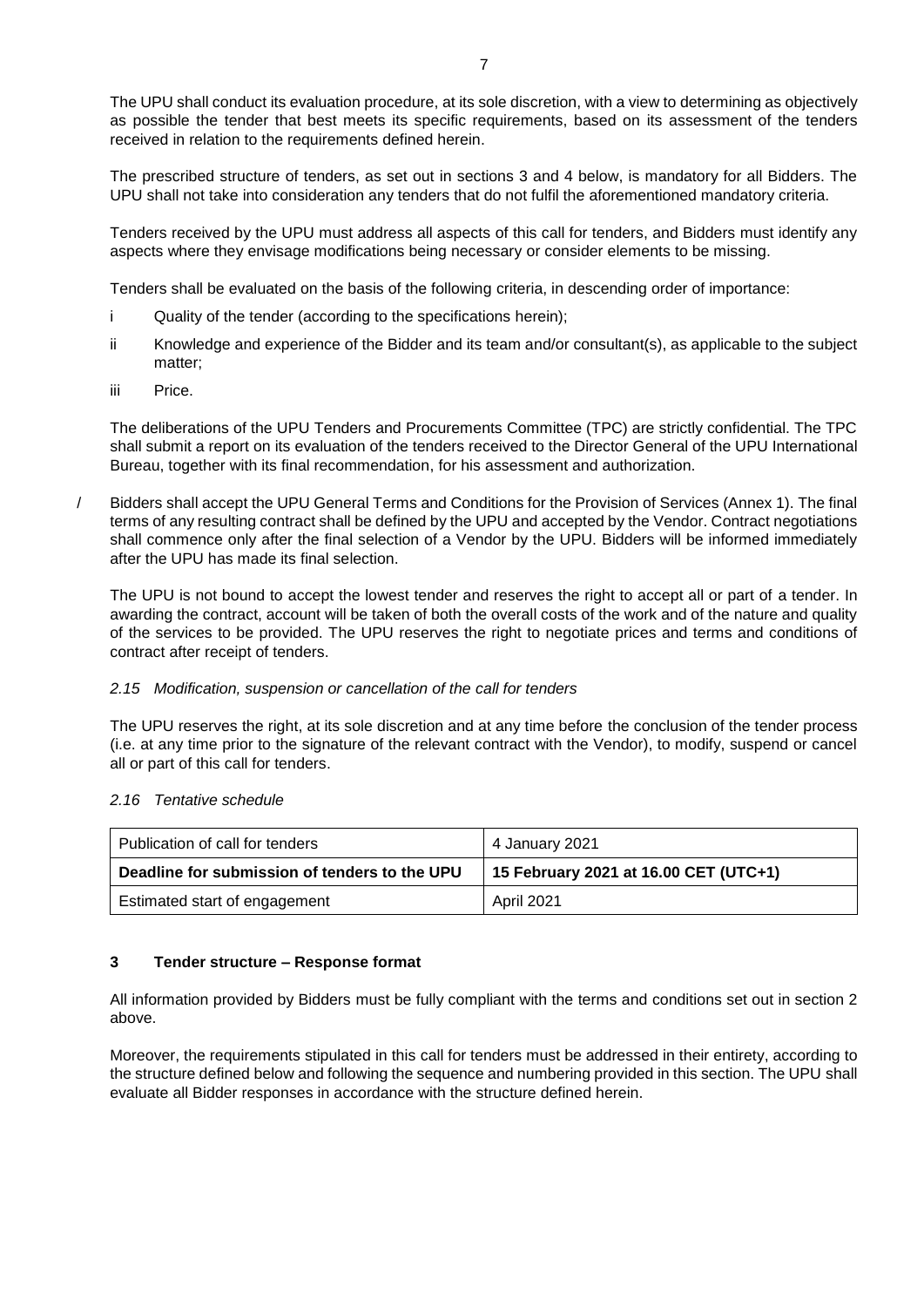### <span id="page-7-0"></span>*3.1 Cover letter*

Bidders shall submit a cover letter including:

- A statement that the Bidder has read, understands and accepts all provisions of this call for tenders;
- The Bidder's name, telephone number, postal address and e-mail address, and the name(s) of its representative(s).

The cover letter shall be signed by a representative (or representatives) duly designated and authorized to act on the Bidder's behalf and with the authority to legally bind the Bidder and accept the terms and conditions of this call for tenders, and shall also include a confirmation of such authorization by the Bidder.

# <span id="page-7-1"></span>*3.2 Executive summary*

The Bidder shall provide an executive summary highlighting the most important aspects of its tender.

# <span id="page-7-2"></span>*3.3 Bidder information*

Bidders must provide the following information:

- Company structure, locations/subsidiaries;
- Financial data (turnover, profit, etc.);
- Partners and equity holders of the company;
- Company history;
- Market position and share in relevant markets.

#### <span id="page-7-3"></span>*3.4 Subcontractor information*

Vendors may not assign, sublicense, subcontract, pledge or otherwise transfer or dispose of their services, or any of the rights and obligations contained in the relevant contract with the UPU, without the prior written consent of the UPU.

The approval by the UPU of the engagement of any subcontractor shall not relieve the Vendor of any of its obligations or responsibilities concerning the work performed by such subcontractors.

#### <span id="page-7-4"></span>*3.5 Functional structure*

Bidders must provide a response to all of the requirements set out in section 4 below (Service requirements).

#### <span id="page-7-5"></span>*3.6 Pricing structure*

The UPU wishes to receive a fixed offer established on an annual basis. Bidders shall not include VAT in their pricing structure (see section 2.7 above). All pricing information shall be set out exclusively in Swiss francs (CHF).

#### <span id="page-7-6"></span>*3.7 UPU General Terms and Conditions*

Bidders shall include a statement of acceptance of the UPU General Terms and Conditions for the Provision of Services, attached hereto for reference.

#### <span id="page-7-7"></span>*3.8 Delivery and payment schedule*

The delivery and payment schedules should be proposed by Bidders in their pricing structures, and must be agreed with the UPU.